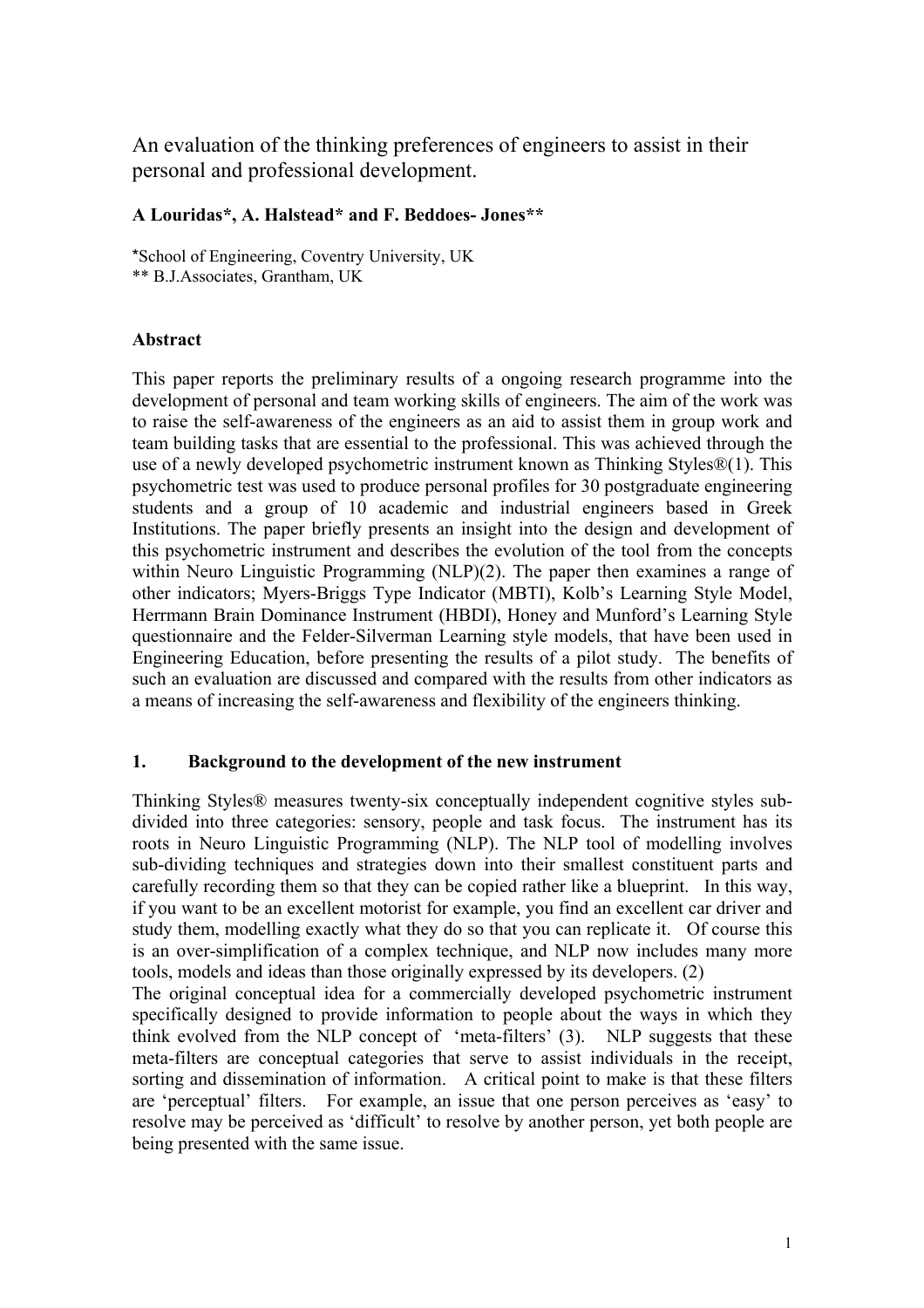#### **1.1 Design and Development**

The development of the Thinking Styles® as a psychometric instrument took eight years from the initial concept in 1993 through the beta test phase to the current Version 2 that is supported by statistical data, and became commercially available in 2001. The twenty-six independent dimensions are listed in Appendix 1. The instrument has achieved good levels of internal reliability with all dimensions demonstrating values between .60 and .95, as shown in Table 1. These figures provided evidence that the dimensions are independent scales. The initial statistical analysis has been done in order for the instrument to be recognised as statistically valid and reliable, (1) more work remains to be done such as congruent validity studies with other instruments. The next section looks at the applications of such instruments.

### **1.2 Applications**

Many researchers such as Sternberg, (4, 5,and 6), and Zang (7) have focused on the academic and educational applications of cognitive style and meta-cognitive awareness as opposed to exploring their benefits and applications within the areas of the human resources. This particular research has been to pilot the Thinking Styles® questionnaire within the area of Engineering Education. Recent research into student learning has recognised the complexity and temporal nature of student motivation (8). There is a real need to encourage engineering students to adopt a deep approach to their learning (9). Heavy workloads, high-class contact and content laden course material can detract from a deep approach and positive action has been proposed to address the balance (10). There is a real need for staff delivering engineering courses to take account of individuals thinking and learning styles and to concern themselves with the personal and professional development of their students. It is well known (11) that students have different learning styles characteristic strengths and preferences in the ways they take in and process information. Some students tend to focus on facts, data, and algorithms; others are more comfortable with theories and mathematical models. Some respond strongly to visual forms of information, like pictures, diagrams, and schematics; others get more from verbal forms written and spoken explanations. Some prefer to learn actively and interactively; others function more introspectively and individually. An objective of education should be to help students to understand how they think and learn and to develop an overall flexibility. This greater understanding of themselves and others leads to real personal and professional growth and independence. In the field of engineering education five indicators have been used to assist students in understanding their learning and thinking styles; these are discussed in the next section.

#### **2. Models in Engineering Education**

#### **2.1 The Myers-Briggs Type Indicator (MBTI).**

This model classifies students according to their preferences on scales derived from psychologist Carl Jung's theory of psychological types. The classification resulting from this model is provided in Appendix 2 (12)

Many thousands of engineering students and hundreds of engineering academic staff have taken the MBTI as part of a research study conducted by a consortium of eight engineering schools in USA (13). One example of MBTI as a diagnostic tool is its use for students having academic difficulties. If the descriptions seem accurate to the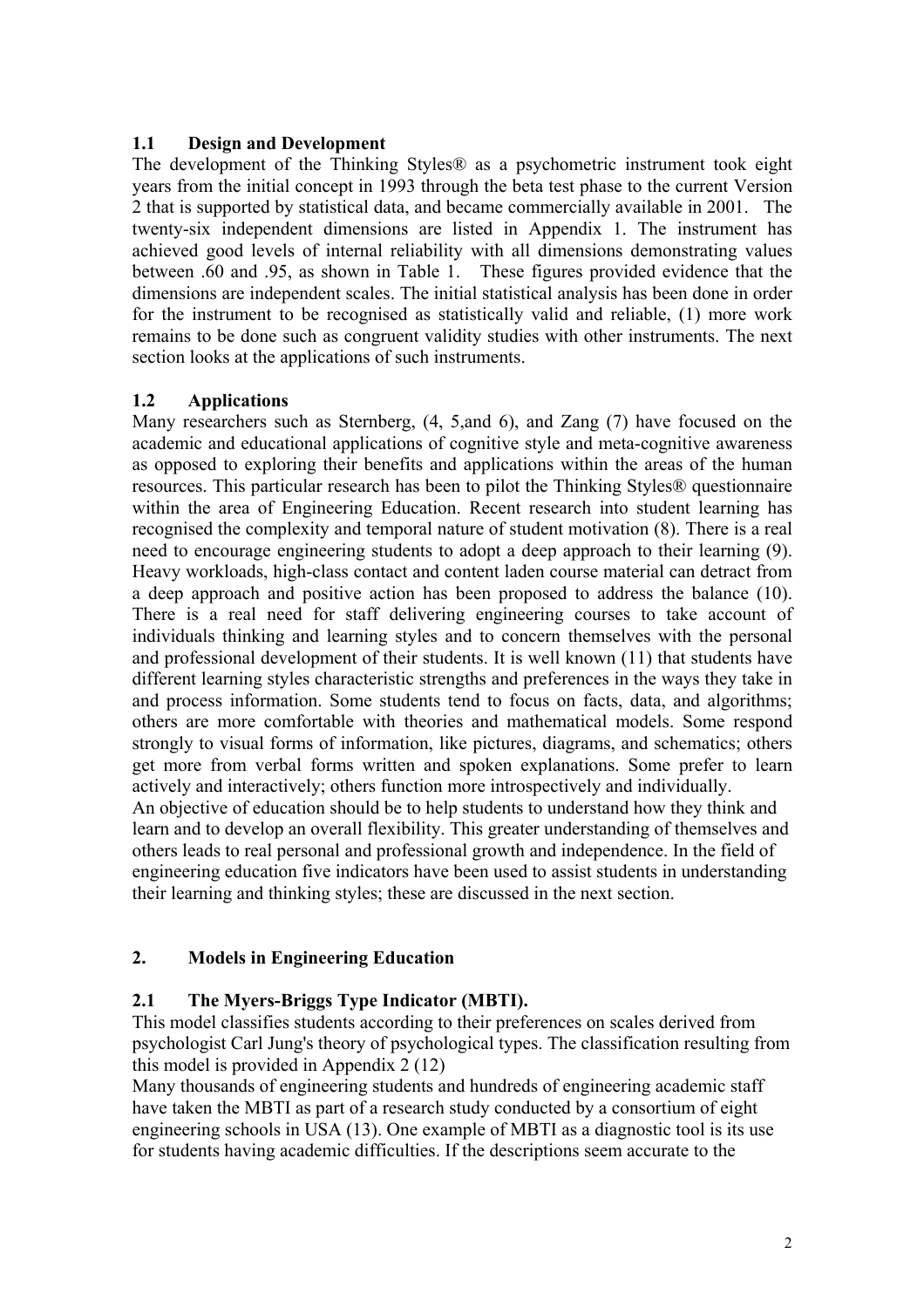students, staff assist the students in devising tasks that capitalize on their strengths as well as addressing weaknesses. Letting the students assess the accuracy of the descriptions is essential. Like all other assessment instruments, the MBTI provides clues, not labels; the student is the ultimate judge of his or her behaviour patterns.

## **2.2 Kolb's Learning Style Model.**

This model classifies students as having a preference for either a concrete experience or abstract conceptualisation (how they take information in) or an active experimentation or reflective observation (how they internalise information). The four types of learners in this classification scheme are given in Appendix 3 (14)

The Kolb Learning Style Inventory has been administered widely within the engineering education (15,16) One specific example is in assisting chemical engineers to develop technical communication skills. Used to assess their learning style, the students kept journals in which they described conflicts and accomplishments within their lab groups, relating them to the group members' learning styles. It was found that teaching students about learning styles helps them learn the course material because they become aware of their thinking processes. The major success is the development of interpersonal skills that are critical to success in any professional career (17).

## **2.3 Herrman Brain Dominance Instrument (HBDI).**

This method classifies students in terms of their relative preferences for thinking in four different modes that are based on the task-specialized functioning of the physical brain. These are given in Appendix 2 (18)

Lumsdaine and Voitle (19) studied the HBDI types of the college's students and faculty. They found that many engineering students and professors were left-brain thinkers logical, analytical, verbal, and sequential. The data also indicated a strong attrition rate among right-brain thinkers, with many dropping out despite earning top grades in analytical courses. The described an inhospitable learning climate in engineering, which does not accommodate right brain thinking preference, even though voices in industry are increasingly demanding engineers with precisely those thinking skills.

Students worked in teams formed by the professors to provide balance in HBDI types. Student performance levels and attitudes to the course improved considerably because of these changes.

## **2.4 Felder-Silverman Learning Style Model.**

This model classifies uses an Index of Learning styles (ILS) to classify students on four or five of the learning types as given in Appendix 2 (11)

Work has shown engineering staffs on average are strongly Quadrant A dominant and would like their students to be that way as well.

ILS has been used to assess the learning styles of engineering faculty members and first-year and fourth-year engineering students at university. It was found that staff members were significantly more reflective, intuitive, and sequential than the students. material), and global learners (providing the big picture, showing connections to related material in other courses and to the students' experience (20)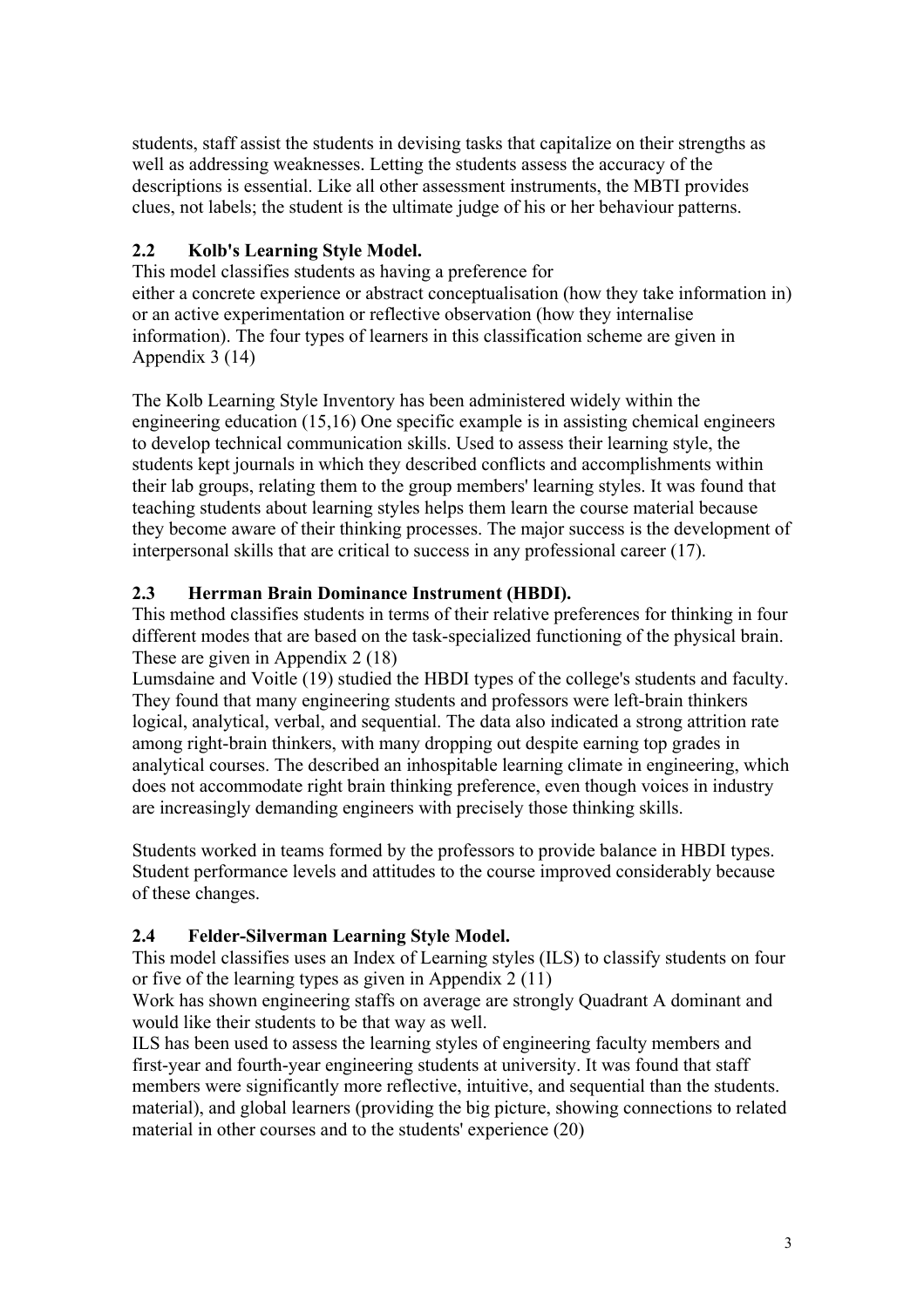### **2.5 Honey and Mumford Learning styles Evaluation**

This questionnaire directly assesses the four basic types of style in Kolb's model, as shown in Appendix 2 (21). This simple analysis has been used widely through business and education and most recently as a basis for selecting groups on an undergraduate engineering course. (22)

The vast majority of research conducted with engineers using any of the five tools mentioned is reported to provide a positive intervention. Three of the tools have only four reporting functions and professional engineers and staff are consistently found to be left brain, logical, procedural, Quadrant A, sequential, theoretical whereas their students and industry require greater flexibility and variety of thinking and learning preference. The authors were attracted to the Thinking Styles® questionnaire (1) because of the breadth of the dimensions and the fact that the instrument measured and individuals preference for thinking in a certain way but also an individuals dislike of that method of thinking. It was consider there was scope to use such a tool to assist engineers in developing a flexibility of thought as well as self-awareness and understanding of others.

### **2. The Thinking styles pilot study**

The Thinking Styles questionnaire measures cognitive and linguistic preferences as well as the flexibility of thinking. It does not measure intelligence or ability it simply provides a listing of an individuals preference for thinking in a certain way. The questionnaire when analysed provides a personal profiles of the twenty-six dimensions as given in Appendix 1. A unique feature of this tool is that as well as identifying and measuring the way in which a candidate likes to think it also measures the degree to which a certain style of thinking is disliked. As such the range presents a flexibility of thinking.

#### **2.1 The pilot group**

The questionnaire (1) was issued to 30 postgraduate engineering students and a group of 10 academic and industrial engineers based in Greek Institutions. Personal profiles were produced for all participants and a brief summary of the results is presented.

#### **2.2 Results**

Figures 1, 2 and 3 show the average results for the whole cohort for all twenty-six dimensions. The results are split up in terms of the Sensory, People and Task focus dimensions and the average of all the preferences compared. The initial examination is in terms of the highest preference exhibited by both the postgraduate student engineers and the professionals. A positive preference greater than 60% was required to be classified as having a high thinking preference for that dimension.

Firstly examining the Sensory thinking preferences: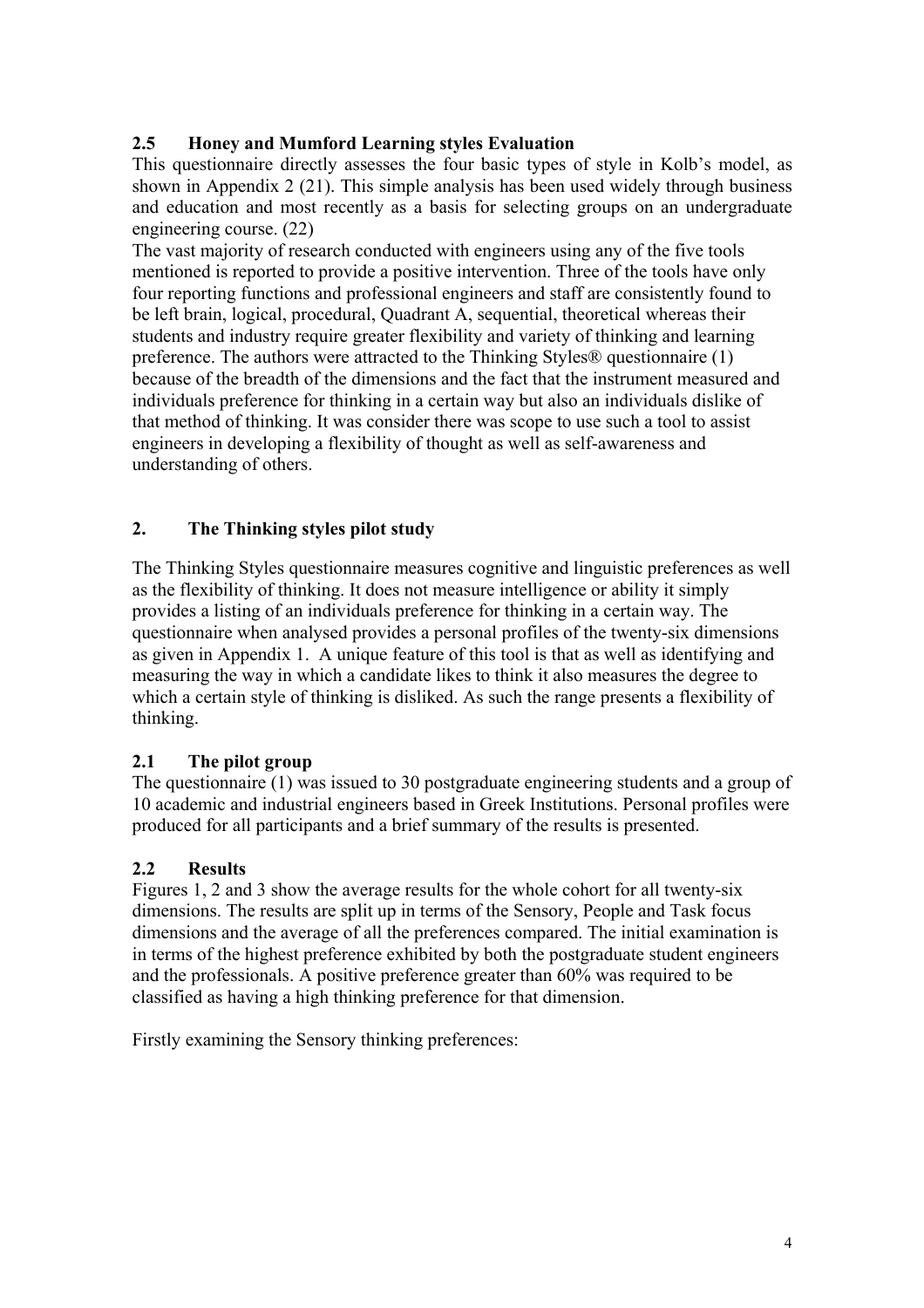

### **Figure 1 Average Sensory results of the whole group of engineers**

Figure 1 shows a higher thinking preference for the 'Visual and Auditory dimensions those involved with diagrams and figures as well a preference for discussion and the use of words rather than for the 'Kinaesthetic. Dimension' which would involve feelings, emotions and intuition. Next looking at the People focussed dimensions:



## **Figure 2 Average People focussed results for the whole group of engineers.**

Figure 2 shows no high preferences for the people focussed dimension, although the significant difference between the greater preference for the 'Others dimension' being responsive to the needs of others and willing to help compared with the 'Self dimension' that of putting ones own needs first is interesting. This difference was present in most profiles and overall the data had some of the smallest standard deviations.

The final Figure 3 provides the Task focussed dimensions: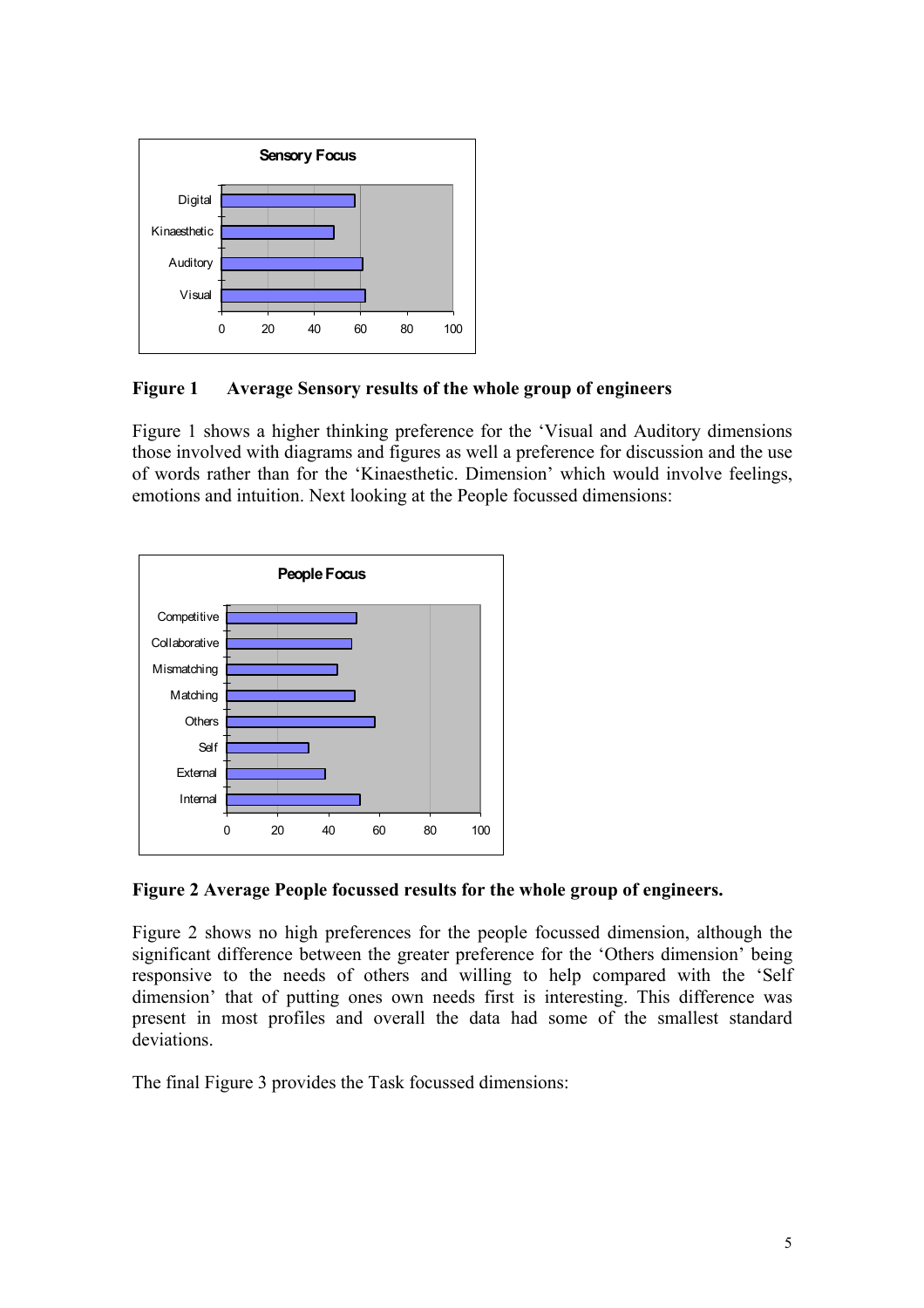

#### **Figure 3 Average Task focussed results for the whole group of engineers.**

Figure 3 indicates that the highest thinking preference from the group was the 'Towards dimension' indicating a focus towards goals and targets a positive attitude and clear purpose. This was followed by the 'Proactive dimension' an indication of getting on with things and the 'Difference dimension' which suggests a high capacity for change.

Comparing the results of the professional engineers and the postgraduate student engineers, Table 2 indicates the slight variation in the highest thinking preferences.

| <b>Professional Engineers</b> | <b>Postgraduate Engineers</b> | <b>Thinking preference</b> |
|-------------------------------|-------------------------------|----------------------------|
| Visual                        | Towards                       | (Highest)                  |
| Proactive                     | Visual                        | $\overline{2}$             |
| Digital                       | Auditory                      | 3                          |
| Away from                     | Proactive                     |                            |
| Auditory                      | Difference                    | 5                          |
| Towards                       | Away from                     | 6                          |
| <b>Professional Engineers</b> | <b>Postgraduate Engineers</b> | <b>Thinking preference</b> |
| <b>Sameness</b>               | External                      | 24                         |
| External                      | <b>Sameness</b>               | 25                         |
| Self                          | Self                          | 26                         |

|  |  |  |  | Table 2 A Comparison of the highest and lowest thinking preferences of the group |  |
|--|--|--|--|----------------------------------------------------------------------------------|--|
|  |  |  |  |                                                                                  |  |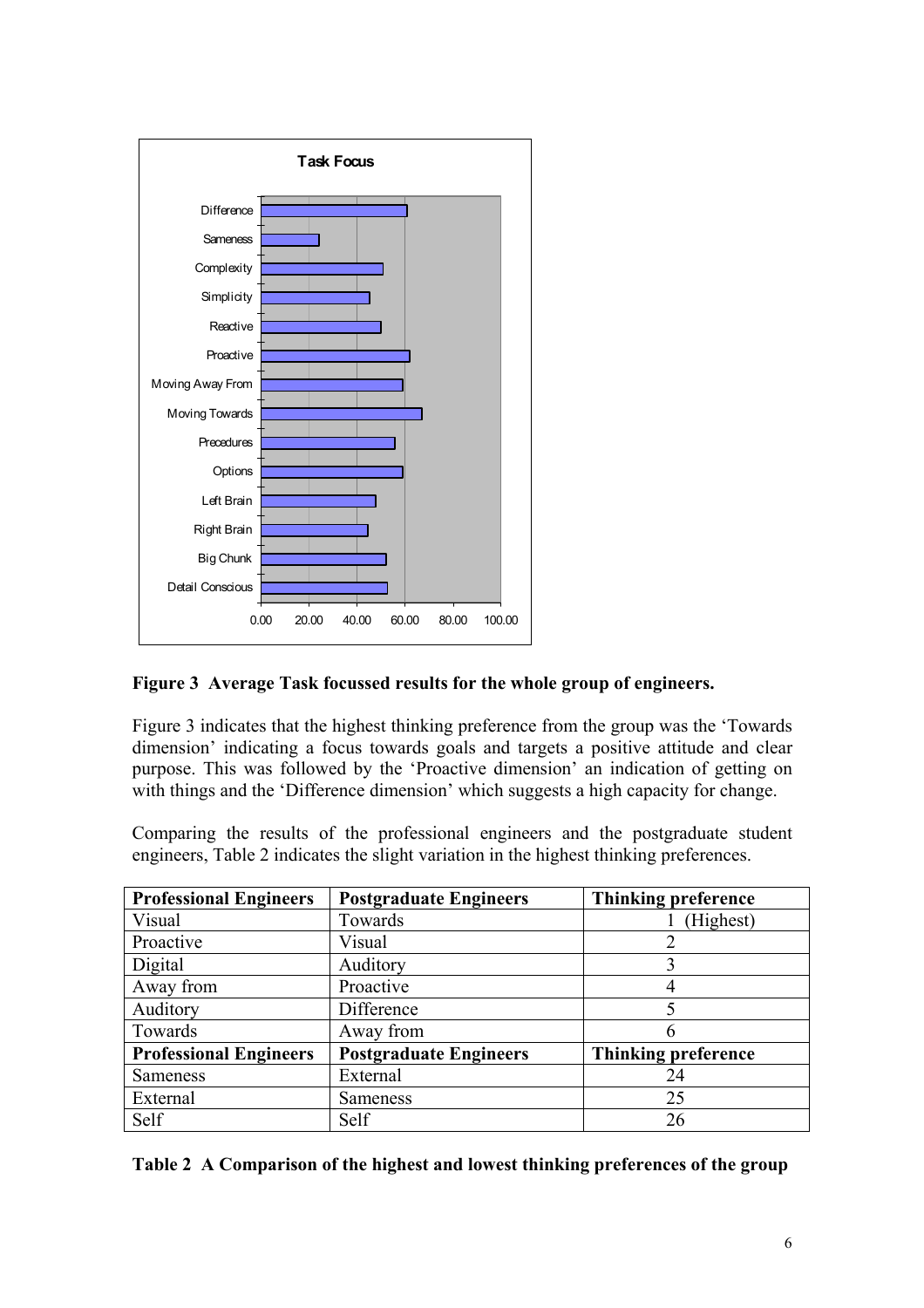The similarity between the preferences of the professional and the students is interesting with the only difference being that the postgraduate engineers have a higher capacity for change and the professional engineers are more digital. However in this preliminary analysis only the highest and lowest thinking preferences have been examined as an average of the group. The next section looks specifically at two dimensions that of the left and right brain preferences of all individuals in the study and demonstrates the potential for this instrument. This is included as an example of the scope of the full analysis, which will be the topic of a later paper.

#### **2.3 Left brain/right brain thinking preferences for the engineers**

The engineers participating in this trial showed either a right brain preference or a leftbrain preference or had a similar preference for both. The averaging (Figure 3) obliterates these differences, which have been highlighted in Table 3. The table shows a comparison between professional engineers and the student engineers in terms of the percentage whose preference was dominated by their right, left or both sides.

| Thinking preference | <b>Professional Engineer</b> | <b>Postgraduate Engineer</b> |
|---------------------|------------------------------|------------------------------|
| Left brain          | 20%                          | 30%                          |
| Right Brain         | 10%                          | 20%                          |
| Both sides          | 70%                          | 50%                          |

#### **Table 3 A comparison of the left/right brain thinking preferences**

The majority of the postgraduate and professional engineer had a preference for using both sides of the brain and this was particularly noticeable in the professionals compared to the students. Only 10% of the professional engineers had a preference for the right brain whereas this was 20% in the students.

#### **3 Discussion**

This paper has reported the preliminary findings of a newly developed thinking styles questionnaire, which has been used with engineers in Greece. All researchers (6, 7, 9, 11, 15, 19, and 22) engaged in this aspect of engineering education, have found a positive benefit and raised levels of self-awareness through the application of such instruments. All the assessment instruments discussed in this paper provide clues, not labels to help the participant understand their behaviour and how they relate and work with other people. Such models are useful in both an academic and business setting to support the development of interpersonal, team building and communication skills. In this respect the thinking styles questionnaire could be seen as simply another tool, however, the detail provided by the twenty-six dimensions (1) allows a much fuller self and peer analysis to take place and this questionnaire potentially offers a much more powerful psychometric instrument.

All of the other instruments have found that most academic engineers are digital, left brain, detail, towards, visual, procedures and auditory whereas undergraduate engineering students can show more flexibility and right brain creativity. This study has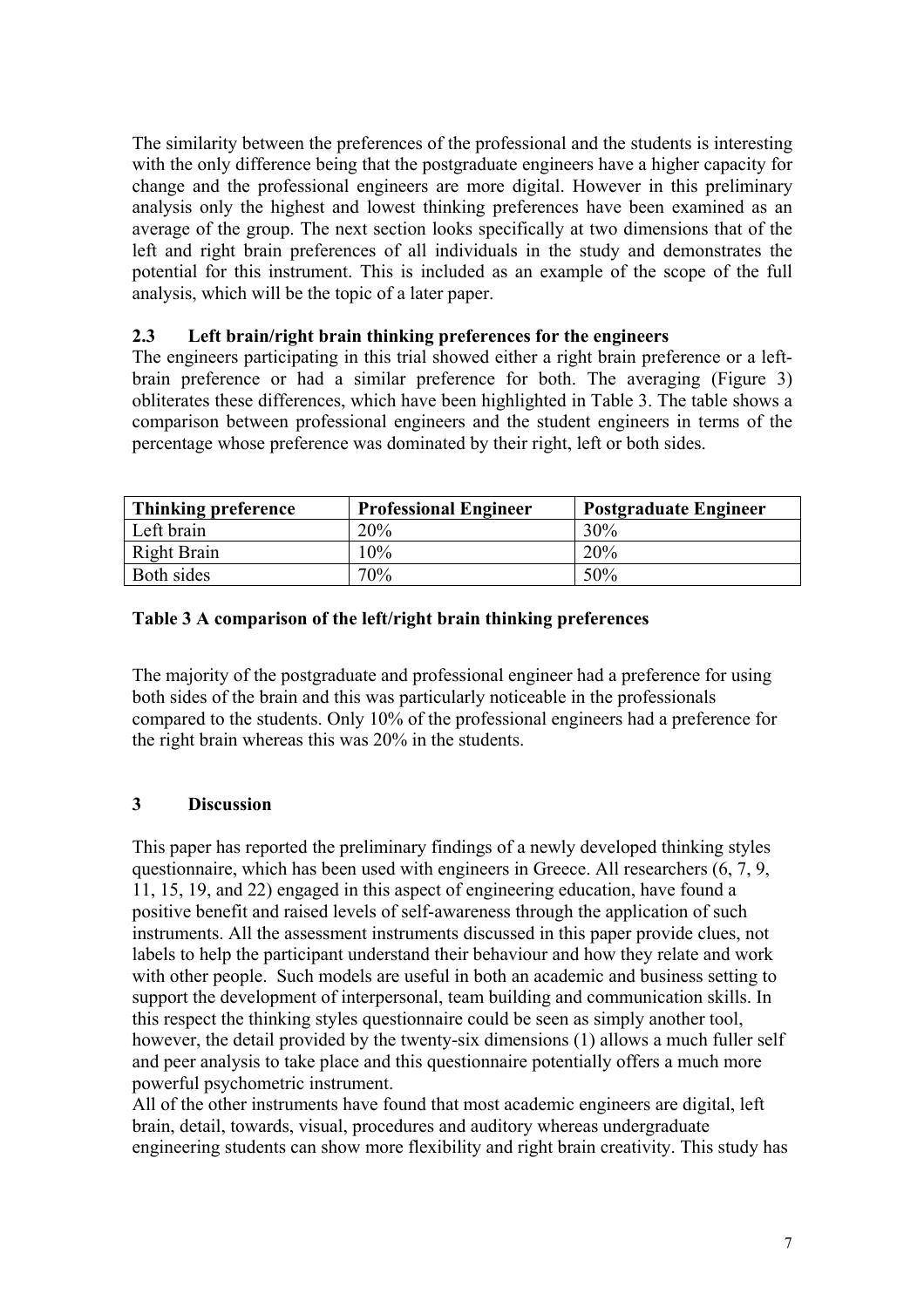not indicated such wide disparity between the professionals and postgraduate students in that both groups had similar high and low thinking style preferences. This could be due to the fact that most other studies have been on undergraduate engineers whereas in this cohort all have ready graduated. However this is research in progress and represents a very small sample group from which it would not be appropriate to draw firm conclusions. Another interesting aspect is the individual analysis of the left and right brain thinking preferences, which showed (Table 3) that the majority of engineers had a preference to use both sides of the brain. Again this may be due the students being postgraduate and the majority of the professional engineers being industrially based. In that within a business environment all engineers need to exhibit a flexibility of thinking style and ability to work with others. It may also be a cultural aspect that needs further investigation.

One final observation from the data is that overall the engineers in this study show stronger thinking preferences for the sensory and task focused dimensions as opposed to the people focused category. This aspect is only revealed because of the detail that the thinking styles questionnaire produces and provides an indication of the potential selfdevelopment aspects of the tool.

More research needs to be carried out within business and academia in Greece and in other countries to establish the full potential of this instrument.

#### **4. Conclusions**

- An evaluation of the thinking styles of engineers has shown a preference for sensory and task focused dimensions. It has raised self-awareness and can be used to develop people focused skills if required.
- The thinking styles questionnaire provides full details with regard to the thinking likes and dislikes of individuals as well as an individuals thinking flexibility.
- The student and professional engineers in this study were more similar in their thinking preferences than had been previously found, but a much larger sample size in needed before firm conclusions can be drawn.

#### **5. References:**

- 1. Thinking Styles web site, [http://www.thinkingstyles.co.uk](http://www.thinkingstyles.co.uk/).
- 2. O'Connor, Joseph and Seymour, John, 1990, *Introducing Neuro-Linguistic Programming,* pp.22-23, Harper Collins, London.
- 3. Association of Neuro Linguistic Programmers, United Kingdom, [http://www.](http://www/)anlp.org
- 4. Sternberg, R. J. (1997) 'Thinking Styles', New York: Cambridge University Press.
- 5. Sternberg, R. J., & Wagner, R. K. (1992), 'Thinking Styles Inventory' (unpublished test). New Haven, CT:Yale University.
- 6. Sternberg, R. J., & Grigorenko, E. (1995). Styles of thinking in the school. *European Journal for High Ability,* 6, 201-219.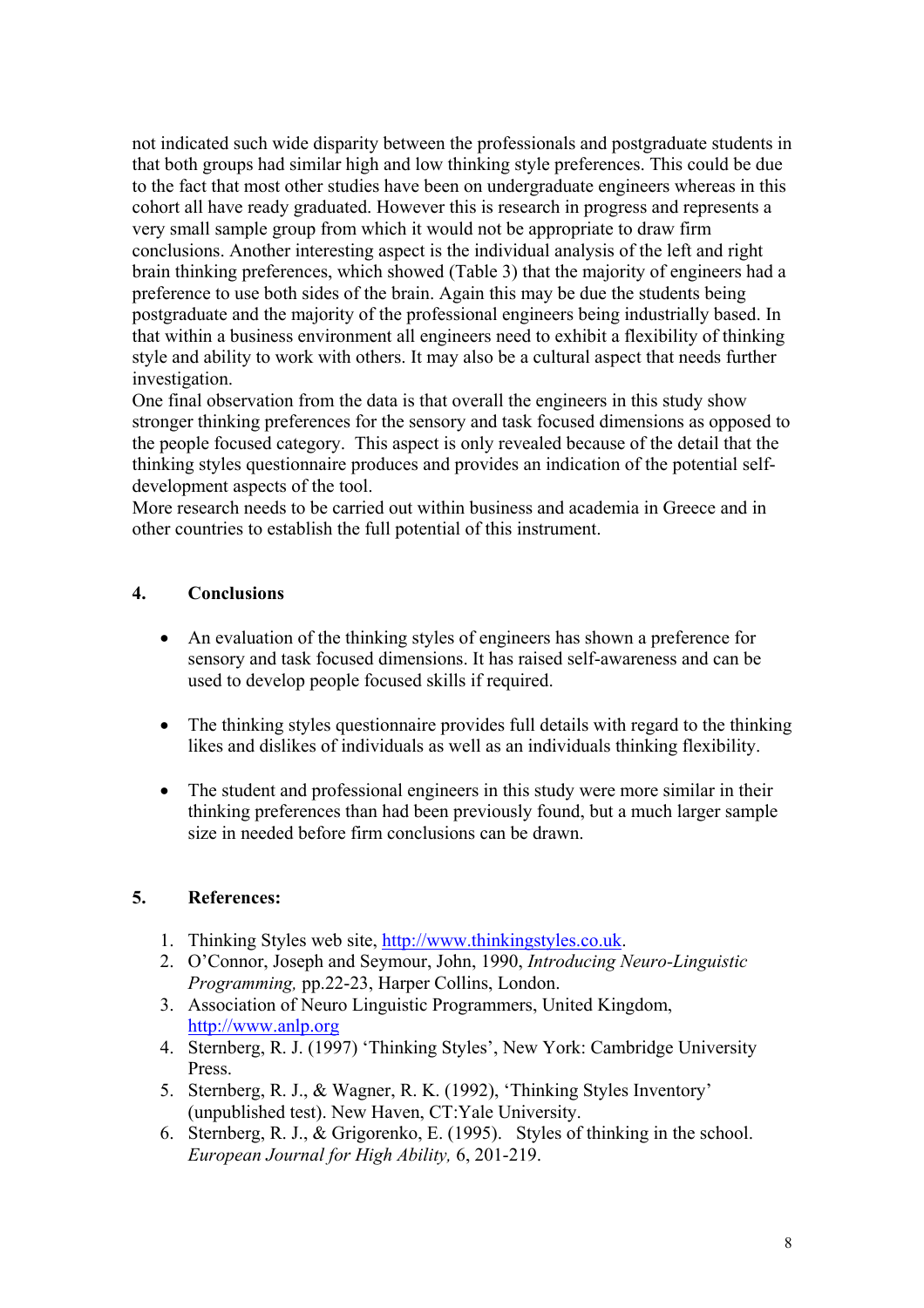- 7. Zang, L., 'Do Thinking Styles Contribute to Academic Achievement Beyond self-Rated Abilities?' *The Journal of Psychology,* 2001, 135 (6), 621-637.
- 8. Dornye. Z. (2000) Motivation in action: towards a process-oriented conceptualisation of student motivation. British Journal of educational Psychology, 70, pp.519-538.
- 9. Marshall, Summers and Woodnough (1999) Student's conceptions of learning in an engineering context, Higher Education, 29, pp.329-343.
- 10. Baille (1998) Addressing first-year issues in engineering education, European journal of engineering Education, 23, 4, pp.453-465.
- 11. Felder, R.M. and Silverman, L.K. "Learning Styles and Teaching Styles in Engineering Education." *Engineering Education*, 78 (7), 674 681, 1988.
- 12. McCaulley, M.H. "The MBTI and Individual Pathways in Engineering Design." *Engineering Education,* 80, 537 542, 1990.
- 13. McCaulley, M.H., Macdaid, G.P., and Granade, J.G. "ASEE-MBTI Engineering Consortium: Report of the First Five Years." Presented at the 1985 ASEE Annual Conference, June 1985.
- 14. Kolb, D.A. Experiential Learning: *Experience as the Source of Learning and Development.* Englewood Cliffs, NJ: Prentice Hall, 1984.
- 15. McCarthy, B. The 4MAT System: *Teaching to Learning Styles with Right/Left Mode Techniques.* Barrington, IL: EXCEL, Inc., 1987.
- 16. Stice, J.E. "Using Kolb's Learning Cycle to Improve Student Learning." *Engineering Education,* 77, 291 296, 1987.
- 17. Harb, J.N., Durrant, S.O., and Terry, R.E. "Use of the Kolb Learning Cycle and the 4MAT System in Engineering Education." *Journal of Engineering Education* , 82(2), 7077, 1993.
- 18. Herrmann Brain dominance model Herrmann, N. *The Creative Brain.* Lake Lure, NC: Brain Books, 1990.
- 19. Lumsdaine, M. and Lumsdaine, E. "Thinking Preferences of Engineering Students: Implications for Curriculum Restructuring." *Journal of Engineering Education*, 84(2), 193 204, 1995.
- 20. Felder, R.M. "Reaching the Second Tier: Learning and Teaching Styles in College Science Education," *Journal of College Science Teaching*, 23(5), 286 290, 1993.
- 21. Honey, P. and Mumford
- 22. Halstead, A. and Martin, L.M. " Learning styles: A tool for selecting students for group work" *International Journal for Electrical Engineering Education,* 39, No.3, July 2002.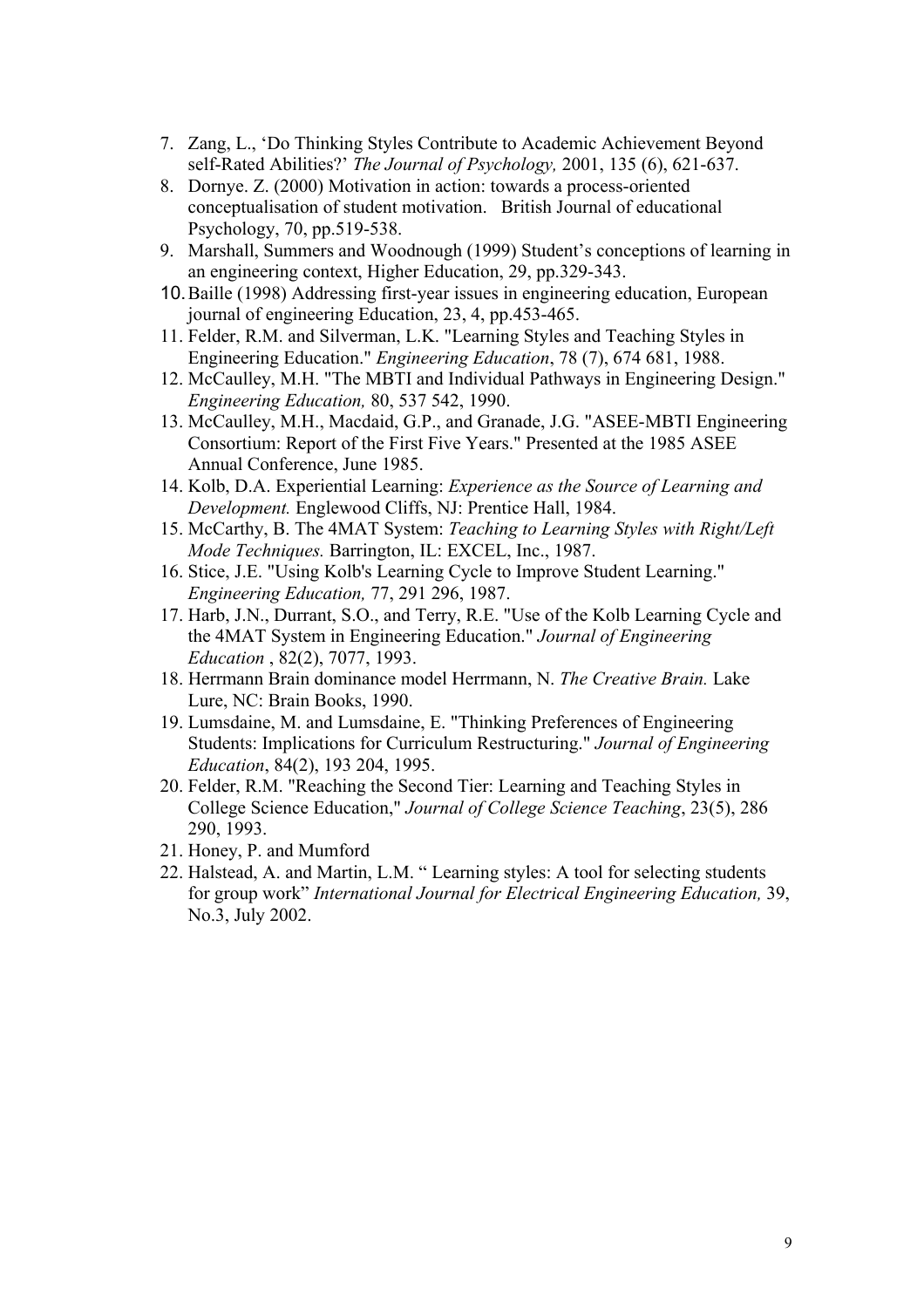# **Sensory Focus Internal Reliability Data**

| Visual       | 0.86 |
|--------------|------|
| Auditory     | 0.68 |
| Kinaesthetic | 0.78 |
| Digital      | በ 73 |

| <b>People Focus</b> | <b>Internal Reliability Data</b> |
|---------------------|----------------------------------|
| Internal            | 0.68                             |
| External            | 0.64                             |
| <b>Self</b>         | 0.73                             |
| Others              | 0.90                             |
| Match               | 0.66                             |
| Mismatch            | 0.72                             |
| Collaborative       | 0.89                             |
| Competitive         | 0.60                             |

| <b>Task Focus</b>       | <b>Internal Reliability Data</b> |
|-------------------------|----------------------------------|
| <b>Detail Conscious</b> | 0.85                             |
| Big Chunk               | 0.82                             |
| Left Brain              | 0.65                             |
| <b>Right Brain</b>      | 0.71                             |
| Procedural              | 0.88                             |
| Options                 | 0.76                             |
| Away From               | 0.73                             |
| Towards                 | 0.80                             |
| Reactive                | 0.68                             |
| Proactive               | 0.76                             |
| <b>Sameness</b>         | 0.73                             |
| Difference              | 0.66                             |
| Simplicity              | 0.62                             |
| Complexity              | 0.95                             |

**Table 1** Internal Reliability Data of the thinking style dimensions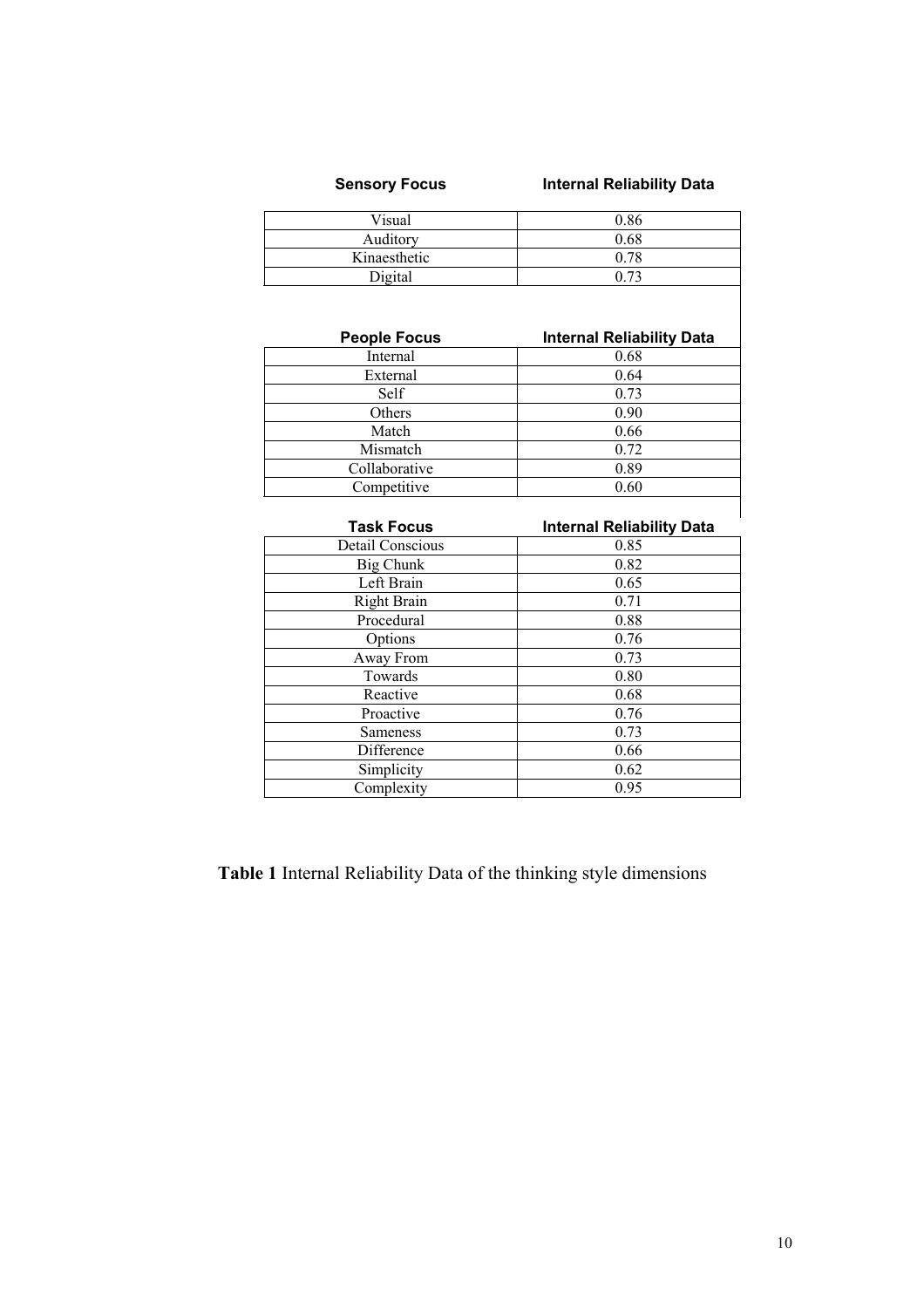#### **Appendix 1: Thinking Styles**

#### **Definitions for each of the cognitive styles:**

Sensory focused dimenions exploring sensory representational syste*ms:*

- 1. **Visual thinking:** the use of pictures, diagrams and visual imagery.
- 2. **Auditory thinking:** a focus on words and language, listening and talking.
- 3. **Kinaesthetic thinking:** the use of feelings, emotions, intuition and physical exercise.
- 4. **Digital thinking:** involves a focus on the facts, and/or the use of data and statistics

People focused dimensions; exploring interactions with people:

- 5. **Internal thinking:** relies on own judgements and standards, believes oneself to be right, ignores feedback.
- 6. **External thinking:** relies on feedback from others, believes that others are right.
- 7. **Self referenced thinking:** puts their own needs first and ignores the needs of other people.
- 8. **Others referenced thinking:** responsive to the needs of others and willing to help other people.
- 9. **Matching thinking:** wants to fit in, dislikes confrontation and takes a non-challenging approach.
- 10. **Mismatching thinking:** dislikes being told what to do, will challenge and confront.
- 11. **Collaborative thinking:** involves others, shares information, prefers a team environment.
- 12. **Competitive thinking:** wants to win and better either the competition or ones' own performance.

Task focused dimensions; exploring approaches to tasks and problem solving:

- 13. **Detail Conscious thinking:** believes details are important and attends to detailed information.
- 14. **Big Chunk thinking:** focuses on general principles and summary information often in terms of key points.
- 15. **Left Brain thinking:** processes systematically and in sequence, ordered, completes one task at a time.
- 16. **Right Brain thinking:** creative, naturally multi-tasks, has an untidy workspace, works backwards starting from the end.
- 17. **Procedural thinking:** procedures are important, follows instructions and the correct way of doing things.
- 18. **Options thinking:** explores opportunity and possibility, seeks choice and alternatives, adds to work previously done.
- 19. **Moving Away From thinking:** focuses on problems, makes contingency plans, may worry.
- 20. **Moving Towards thinking:** focuses on goals and targets, says what they want, has a positive attitude.
- 21. **Reactive thinking:** waits, analyses and plans, reviews all the relevant information and considers consequences.
- 22. **Proactive thinking:** initiates action, gets on with things, proactive approach.
- 23. **Sameness thinking:** seeks stability and the familiar, prefers gradual change, notices similarities.
- 24. **Differences thinking:** notices what is different, seeks variety, has a high capacity & tolerance for change.
- 25. **Simplicity filter:** often simplifies complex issues and prefers things to be easy.
- 26. **Complexity filter***:* enjoys the challenge of difficulty and of complex issues.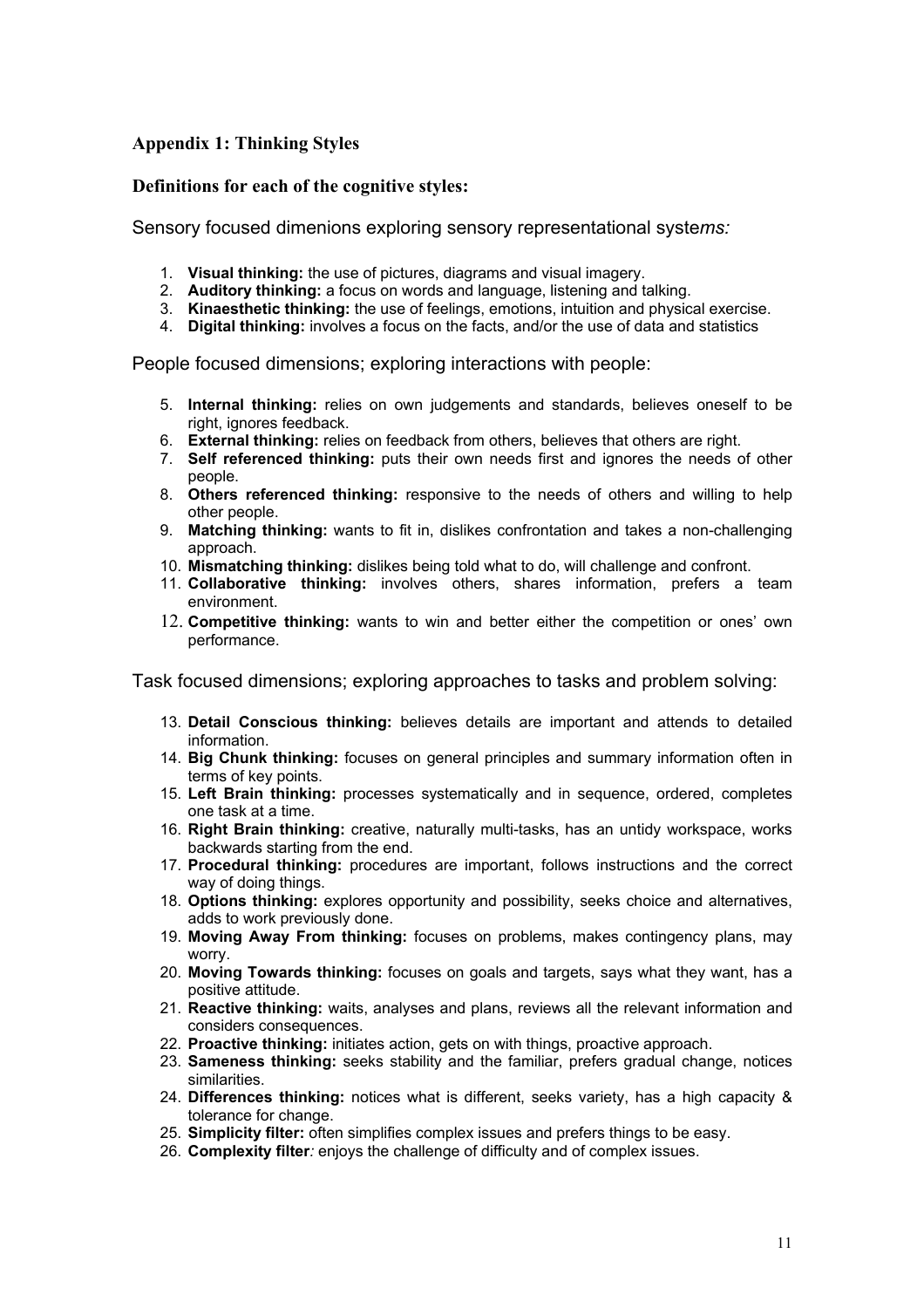#### **Appendix 2**

#### **Myers-Briggs Type Indicators**

Participants may be:

**extroverts** (try things out, focus on the outer world of people)

**introverts** (think things through, focus on the inner world of ideas)

**sensors** (practical, detail-oriented, focus on facts and procedures)

**intuitors** (imaginative, concept-oriented, focus on meanings and possibilities)

**thinkers** (sceptical, tend to make decisions based on logic and rules)

**feelers** (appreciative, tend to make decisions based on personal humanistic considerations)

**judgers** (set and follow agendas, seek closure even with incomplete data)

**perceivers** (adapt to changing circumstances, resist closure to obtain more data).

The MBTI type preferences can be combined to form 16 different learning style types. For example, one student may be an ESTP (extravert, sensor, thinker, perceiver), and another may be an INFJ (introvert, intuitor, feeler, judger).

#### **Kolb's Learning Style Model.** (15)

The four types of learners in this classification scheme are

**Type 1** (concrete, reflective). A characteristic question of this learning type is "Why?" Type 1 learners respond well to explanations of how course material relates to their experience, their interests, and their future careers. To be effective with Type 1 students, the instructor should function as a motivator.

**Type 2** (abstract, reflective). A characteristic question of this learning type is "What?" Type 2 learners respond to information presented in an organized, logical fashion and benefit if they have time for reflection. To be effective, the instructor should function as an expert.

**Type 3** (abstract, active). A characteristic question of this learning type is "How?" Type 3 learners respond to having opportunities to work actively on well-defined tasks and to learn by trial-and-error in an environment that allows them to fail safely. To be effective, the instructor should function as a coach, providing guided practice and feedback.

**Type 4** (concrete, active). A characteristic question of this learning type is "What if?" Type 4 learners like applying course material in new situations to solve real problems. To be effective, the instructor should stay out of the way, maximizing opportunities for the students to discover things for themselves.